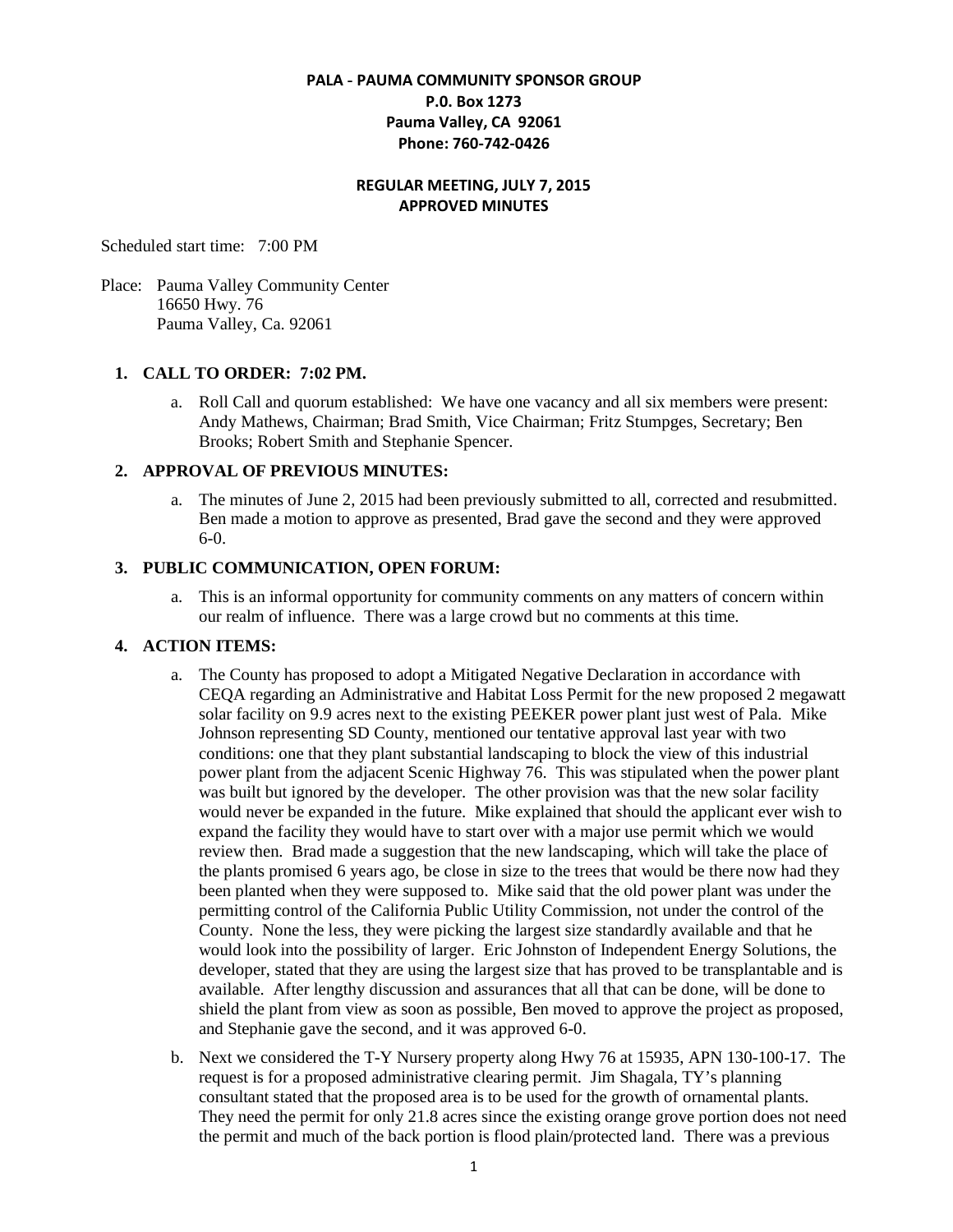32 home subdivision which had been approved here. The new use will cut the average daily trips from 300 to 28 and they are reducing the water usage to just 35.7 acre feet / yr. or what has been used in the past to just water the existing orange grove. We thanked them for the effort they stated they made to use drip irrigation and to half the required water that was anticipated previously. Oggie Watson, a TY water consultant countered any skepticism about the lower water usage requirements by simply stating that the claimed 36 acre feet is etched in stone in this agreement with the County. Vince Katula, the County's project manager, again described the new drip water saving methods and new, low water usage plants on less land. Andy questioned the assumption that there would be no effect on nearby water tables since the wells on TY's property have not been pumped for about 2 years now and studies done 2 years ago may not be valid today with the drought? He also questioned the need to expand here when there are many areas on other TY growing fields that are not being used by T-Y. The county rule is that you can pump as much as you have any time in the last 5 years with no impact change. Ben got assurances from the County and TY reps that the permit prohibited any sale of water off of the property. Andy asked what would happen if TY was found to have pumped more than 35.7 acre feet in a year. The County rep responded that the county would immediately shut down all of their pumping. Andy then suggested that after 4 months or so of irrigating, the impact, if any, on neighboring wells be ascertained. Oggie then challenged everyone to ascertain the effect of two new wells going in on the NE side of Rte. 76 immediately opposite this site. One of them he saw had up to 160 feet of screen there for an apparent 380 foot deep big bore well! "They intend to pump some serious water there", he said, and added that they are the largest single investor in California Agriculture and out of central California. Fritz questioned their ability to use water there off of their property. Oggie said that they are drilling 3 new wells there! Andy then got assurances from the county that the same protected area of the earlier approval (#5499) would still be marked and maintained as protected. Andy called for resolution, Fritz moved to approve their request and Stephanie gave the second. Andy suggested that we change the motion to include approval with inclusion of all conditions identified in this meeting and stipulated by the county and Fritz so moved and Stephanie gave her second again. It was approved 6-0.

c. We then considered the County's proposed Zoning Ordinance amendment that would allow for the development of accessory agricultural uses such as microbreweries, cheese-making, onsite food production, animal raising, and such on agricultural lands consistent with the County's General Plan. We all had reviewed these changes and were in basic agreement so there were no comments for the County.

#### **5. ADMINISTRATIVE MATTERS:**

- a. We then considered the status of proposals for use of the county's PLDO funds for the improvement of sports / recreation facilities at the Pauma Valley Community Center. The initial dream of putting in artificial turf on the baseball field was curtailed by the limited funds. We have only enough money for a small, little league field, where as we have a full sized collegiate field at PVCA. Fritz mentioned that we could possibly use the funds for a very nice, shaded playground and Stephen Paul, Manager of the County Parks Development added that even a smaller field might be able to be put in. Andy suggested that the board would likely be willing to support any proposal agreed upon by PVCA and the County and for them to come up with a solid proposal. Stephen requested that PVCA provide a list of what they would like to do for his evaluation. Fritz and Stephen were to meet after the meeting to talk and look at some possibilities down on the fields.
- b. There were no communications to be considered.
- c. Under expenses, Fritz submitted a bill for \$64.56 for paper and ink for his printer. This is the first and only expense he ever submitted and it was moved to be approved by Andy, seconded by Stephanie and approved 6-0. He is to submit it directly to the county.
- d. The date of the next meeting is August 4, 2015 at 7 PM.